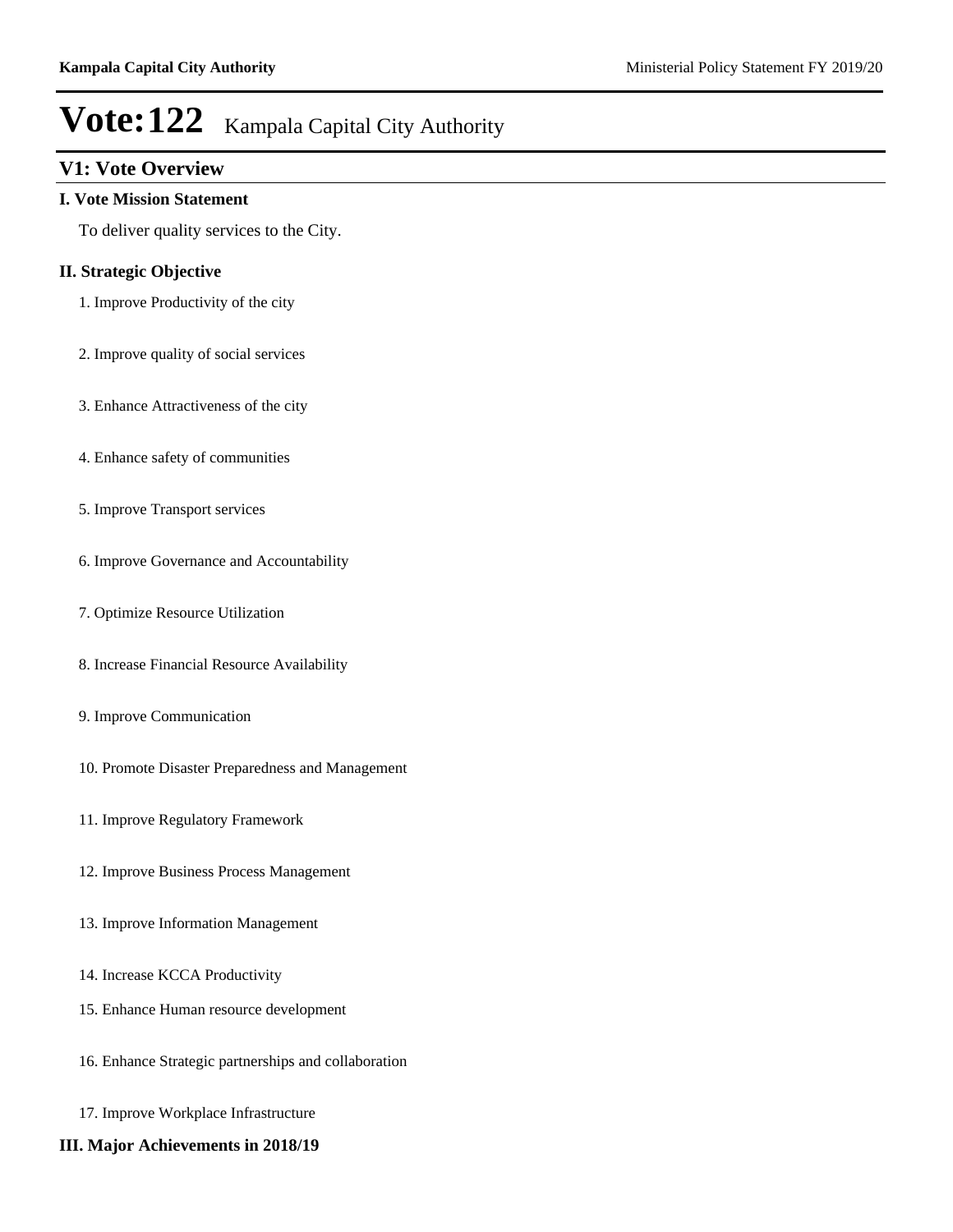UGX 44.83Bn allocated to the Education & Social Services sector in KCCA. July - December 2018, UGX 21.4 Bn had been released to the Sector and UGX 19.9 Bn spent.

UGX 1.53 Bn paid in salaries to 1,354 P/S teachers in 79 UPE schools, 1,390 teachers in 22 Sec.sch. and 344 tutors in 9 tertiary institutions.

UGX 2.02 Bn processed as Capitation grants to UPE, USE, Tertiary and other Autonomous institutions including teacher and health teaching institutions.

School Enrollment

Registered an enrollment of 5,418 pupils in nursery schools, 66,938 pupils in the 79 Government Grant Aided P/S and 45,061 students in 22 Government Grant Aided Secondary Schools.

Teacher and Learner Attendance

The average learner attendance at P/S level stood at 96% as the teacher attendance was at 97% in the Gov't grant aided P/S.

Physical Performance under infrastructure

Received certificates of titles from Uganda Land Commission for the following schools' land;

Plot 37 Kyadondo Rd for Nakasero P/S;

Plot Number 61 Bombo Rd for Buganda Rd P/S;

Plot Numbers (S): 6-14 Mengo Rd belonging to Nakivubo P/S.

With funding from G.O.U completed fencing of Kisaasi P/S.

•Removed asbestos sheets from 12 classrooms at Buganda Rd P/s - support from MTN Uganda

Renovated 6 classroom block at Makerere University P/s - support from Citi Bank

Constructed a kitchen at Makerere University P/s -support from Citi Bank

Rennovated 7 classrooms, a kitchen and construction of walkways at KCCA Busega Community P/S with CSR support from Ambitious Construction Ltd.

Completed the renovation of 10 classrooms in 8 schools Nakivubo P/S(2 ), Nakivubo Settlement P/S (2), Kalinaabiri P/S (1),

Kawempe Mbogo P/S (1 classroom), Kyambogo P/S (1), St. Martin Mulago P/S (1), Kawempe C.O.U P/S (1) and Kisugu P/S (1) with support from Good Neighbors International

Ongoing Infrastructure Projects

Compound improvement, construction of a waterborne toilet and resource room at St. Martin P/S Mulago, 97% complete funding from Cheshire Services Uganda.

Compound improvement and construction of an 8 stance waterborne toilet at Nateete Mackay Memorial P/S, 98% complete, funding from Cheshire Services Uganda

Compound improvement and construction of an 8 stance waterborne toilet at Kalinabiri P/S, 90% complete funding from Cheshire Services Uganda

Renovation of a kitchen at Nakivubo P/S funding from EU.

Phase II Construction of a 9 classroom block at Kansanga Seed SS works at 98%.

Renovation of 7 classrooms and construction of a kitchen is ongoing at Busega Community P/s

Construction of:

13 stance biogas toilets in 5schools; Kitante P/s, Nakasero P/s, Munyonyo P/s, Namungoona Kigobe P/s and Kampala School for the Physically Handicapped. Support is from MTN Uganda+Construction of biogas toilets in 5 schools; Kitante P/S, Nakasero P/S, Namungoona Kigobe P/S, Kampala School for the Physically Handicapped and Munyonyo P/S with support from MTN Uganda;

Biogas toilets in 5 schools; Kitante P/S, Nakasero P/S, Namungoona Kigobe P/S, Kampala School for the Physically Handicapped and Munyonyo P/S with support from MTN Uganda.

waterborne toilets at Uganda Martyrs P/S and Nateete Muslim P/S with support from InterAid/UNHCR.

waterborne toilets at Kawempe Mbogo P/S, Makerere University P/S, St. Paul Banda P/S and Mpererwe P/S with support from Cheshire Services Uganda.

waterborne toilets at Kitebi Day & Boarding P/S, Mulago School for the Deaf, Old Kampala P/S and Mengo P/S with support from CRANE.

waterborne toilets at Railway Children P/S, Mirembe P/S, Nateete Muslim HS and a biogas toilet at Kansanga Seed Secondary School with support from Water Aid.

• Water borne toilets at Katwe P/S and St. Peter's Nsambya with support from GIZ.

perimeter wall at Kitebi SS with support from internally generated revenue.

multi-purpose hall at Buganda Road P/S with support from Jima Properties.

Completed construction of:

6 new classrooms at Kansanga Seed Secondary School from GOU funding

2 classrooms at St. Martin P/S Mulago and Nateete Mackay Memorial P/S with support from Cheshire Services Uganda.

• 7 classrooms, an administration block, dining hall and P7 block at St. Peter's Nsambya Primary School with support from parents.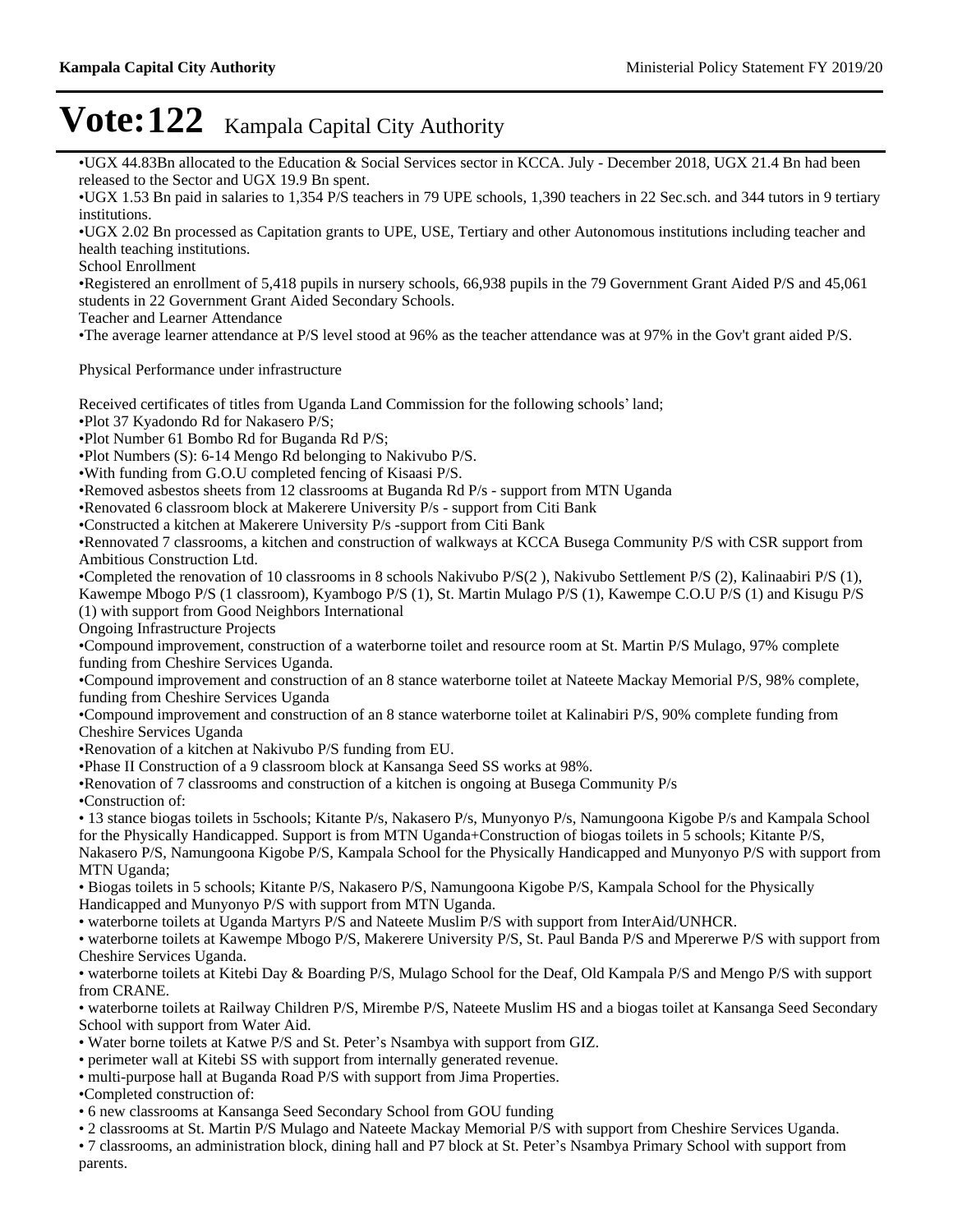24 stances of waterborne toilets in 3 schools (Kalinabiri P/S, St. Martin Mulago p/s and Nateete Mackay Memorial P/S) with support from Cheshire Services Uganda.

Completed renovation of a toilet block for the staff at Military Police P/S with support from parents

Installed (2) 5,000 litre rainwater harvesting tanks at KCCA Busega Community P/S with support from Ambitious Construction Ltd.

Installed 1 rainwater harvesting tank of 2000 litre capacity at Military Police P/S with support from the Military Police. Projects under Procurement

Phase III of the construction of a 9-classroom block at Kansanga Seed Sec.Sch.

Renovation of a classroom block and fencing of part of Nakivubo P/S.

Removal of asbestos from Old Kampala Sec.Sch.

Installation of lightening arrestors in 4 schs. This was re-tendered and re-scoped to 2 schs.

Procurement of desks for 10 schs has been deferred due to lack of funds.

#### Transfer of Teachers

Following the retirement of the former Head teacher of Kitante P/S upon the attainment of the mandatory retirement age, Ms. Jane Kyakuwa formerly at Kisaasi P/S was transferred to Kitante P/S, Ms. Namugoya Rose Mary formerly at St. Joseph Mapeera P/S was transferred to Kisaasi P/S and Ms. Namusoke Josephine Kimera the former Deputy Head teacher of St. Peter's P/S Nsambya was posted to St. Joseph P/S Mapeera in an acting capacity. In a related development, the Head teacher of East Kololo P/S, Mr. Tamale Charles was interdicted for alleged financial mismanagement. Ms. Ketty Wakwale Kyagamo was assigned as duties of the Ag. Head teacher.

Recruitment of Sec.Sch Teachers

Presented staffing needs for sec.sch to the Ministry of Education and Sports

Capacity building initiatives

Trained 38 teachers of P.1 to P.3 in literacy at Makerere University P/S with support and facilitation from the area CCT.

Trained 42 Head teachers and Directors of Studies from 22 Govt Aided Sec. Schs on excellence in education service delivery with support from PiXL International, a UK Charity Organization.

Trained KCCA staff on disability mainstreaming supported by Cheshire Services Uganda.

Trained 13 Head teachers of UPE schools in Central Div. by the Centre Coordinating Tutor (CCT) on making of low cost instructional materials.

Organized and coordinated a skills development training for games and sports teachers in Rubaga division attended by 55 teachers from both Government grant aided and privately owned primary schools.

Over 500 head teachers from both private and government aided schools in Nakawa Division were sensitized on compliance to existing policy and set standards.

#### **Policy**

Coordinated visits by the Parliamentary Select Committee on "Sexual Violence in Institutions of Learning". KCCA schools such as Nateete Muslim P/S, Kibuli SS and Kyambogo College School.

Supply of school desks

Supplied 317 Desks to 7 Schools as follows:

The Executive Director donated 26 three seater desks to the learners of the Luzira Prisons Inmates P/S.

•Supplied 291 three seater desks to 6 schools (Kansanga P/S, Nakivubo P/S, Kibuli Dem. School, Kabowa C.O.U P/S, St. Peter's P/S Nsambya and Old Kampala P/S) with support from InterAid Uganda.

Resource Mobilization towards improving the Education Sector in Kampala

Secured bursaries worth UGX. 210M to 54 students at Metropolitan University, Markland Institute, Meritorious Biztech College, Kisubi University, and Utamu University.

UGX 20m from RIHAM towards the Little Hands Go Green campaign at the climate change event

UGX 50m from UNHCR through Inter Aid towards the purchase of desks for 6 schools; Kansanga P/S, Nakivubo P/S, Kibuli P/S, Kabowa CoU P/S, St. Peter's P/S Nsambya, and Old Kampala P/S.

UGX. 3M towards purchase of 600 trees for the Live Fencing Project in six KCCA schools including Kawempe Ttula P/S, St. Paul Nsambya P/S, Police Children PS, Shimon Demo School, East Kololo PS and Naguru Katali PS.

UGX 1m towards purchase of 4 lorries of firewood for Nakivubo P/S and Makerere P/S.

UGX 2m from UAP and UMHG for supply od sanitary pads for selected Gov't aided schools

Coordinated Road Safety trainings organized by VIVO Energy for 21 schools and also marked zebra crossing.

UGX 85M from Citi bank towards the construction of a kitchen, renovation of a classroom block, a live fence to be planted for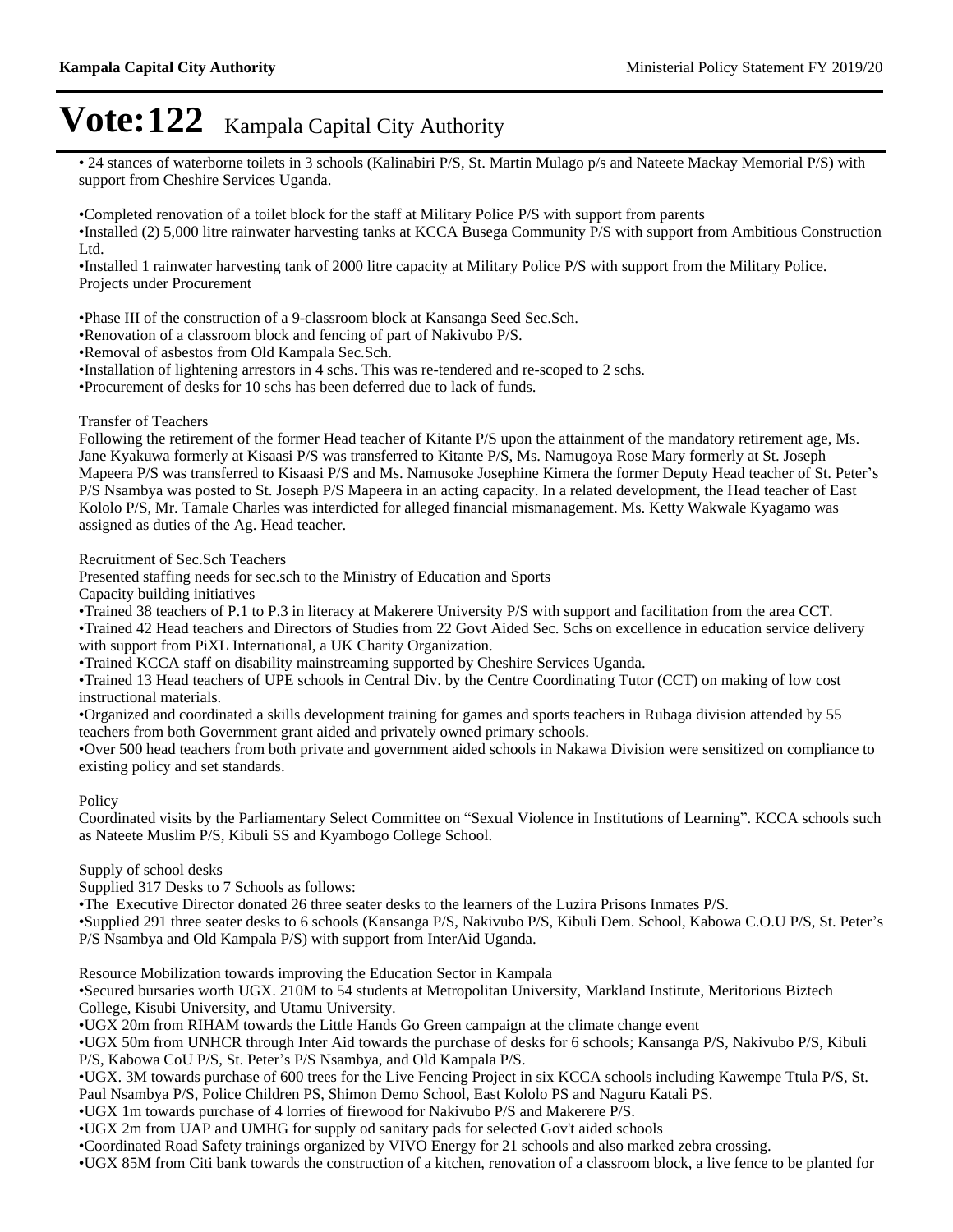Makerere University P/S.

UGX. 180M M/s Ambitious Construction Ltd. for the construction and renovation of a brand new kitchen at Busega P/S UGX 450M from UNHCR as contribution for Phase 1 construction of a classroom block at Kasanga P/S

Coordinated the Implementation of Hope Room Projects in Kisugu P/S, Kyambogo P/S, Kalinabiri P/S, Nakivubo Settlement P/S, Nakivubo Blue P/S, Kawempe Mbogo P/S, Kawempe C/U P/S by M/s Good Neighbours International.

Performance under curriculum delivery

Administered 2018 PLE examinations to 29,477 registered candidates in 391 PLE sitting centers with a team of 1191 (43 distributors, 43 monitors, 313 Supervisors and 1,192 invigilators).

Coordinated the administration and management of P.7 Mock Exams to 29,477 PLE registered candidates at the 378 UNEB Centres.

Participated in 2018 National P/S MDDP festival held in Mbrarara by Buganda Rd P/S who emerged as runners up and Clevers Origin P/S.

Monitored the implementation of the Jolly Phonics methodology in 3 pilot schools; Mirembe P/S, Military Police Children School and Bukasa P/S all in Makindye Div

Administered the P.6 End of Year Examinations, 22,848 P.6 pupils sat the examinations for P.7 entrance.

#### **IV. Medium Term Plans**

ucation

- Payment of Teacher's salaries
- Transfers to all institutions
- Effective Monitoring
- Securing of land for primary schools

Tourism

Tourism- Promotion Tourism in Kampala

LIBRARY AND INFORMATIONS SYSTEM-02

Expansion of library services in the City

SPORTS ADMINISTRATION

Facilitate sports development in the City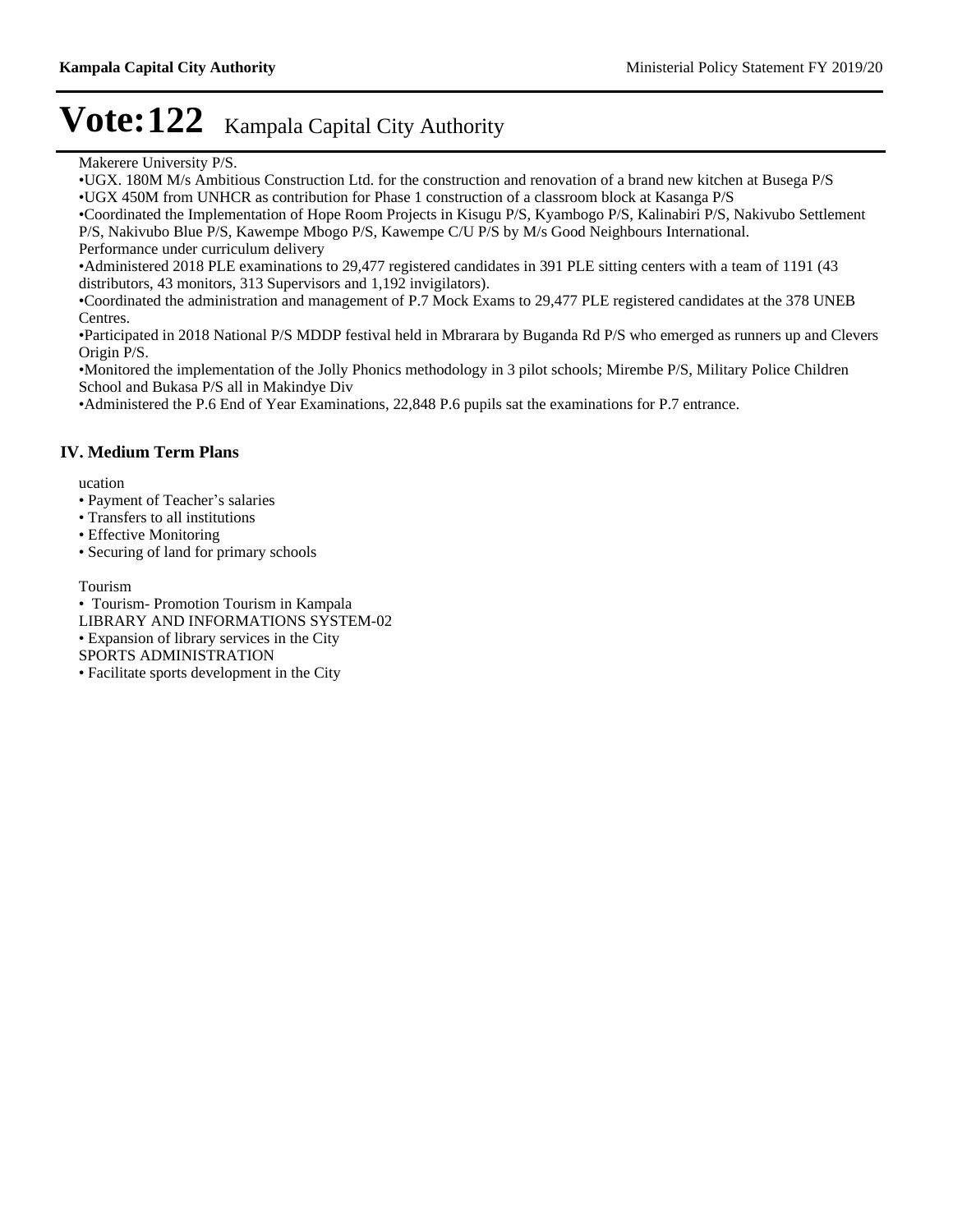### **V. Summary of Past Performance and Medium Term Budget Allocations**

**Table 5.1: Overview of Vote Expenditures (UShs Billion)**

|                                                      |                                 |                    | 2018/19                          |                                  |         | <b>MTEF Budget Projections</b> |         |         |         |
|------------------------------------------------------|---------------------------------|--------------------|----------------------------------|----------------------------------|---------|--------------------------------|---------|---------|---------|
|                                                      |                                 | 2017/18<br>Outturn | <b>Approved</b><br><b>Budget</b> | <b>Expenditure</b><br>by End Dec | 2019/20 | 2020/21                        | 2021/22 | 2022/23 | 2023/24 |
| <b>Recurrent</b>                                     | Wage                            | 26.079             | 31.911                           | 15.262                           | 31.911  | 33.506                         | 35.181  | 36.941  | 38.788  |
|                                                      | Non Wage                        | 6.076              | 6.337                            | 2.107                            | 8.896   | 10.230                         | 12.276  | 14.731  | 17.678  |
| Devt.                                                | GoU                             | 2.720              | 2.672                            | 1.387                            | 2.672   | 3.206                          | 3.206   | 3.206   | 3.206   |
|                                                      | Ext. Fin.                       | 0.000              | 0.000                            | 0.000                            | 0.000   | 0.000                          | 0.000   | 0.000   | 0.000   |
|                                                      | <b>GoU</b> Total                | 34.875             | 40.919                           | 18.756                           | 43.478  | 46.942                         | 50.664  | 54.878  | 59.671  |
|                                                      | <b>Total GoU+Ext Fin (MTEF)</b> | 34.875             | 40.919                           | 18.756                           | 43.478  | 46.942                         | 50.664  | 54.878  | 59.671  |
|                                                      | Arrears                         | 0.000              | 0.000                            | 0.000                            | 0.000   | 0.000                          | 0.000   | 0.000   | 0.000   |
|                                                      | <b>Total Budget</b>             | 34.875             | 40.919                           | 18.756                           | 43.478  | 46.942                         | 50.664  | 54.878  | 59.671  |
|                                                      | <b>A.I.A Total</b>              | 2.557              | 3.912                            | 1.179                            | 0.000   | 0.000                          | 0.000   | 0.000   | 0.000   |
|                                                      | <b>Grand Total</b>              | 37.432             | 44.831                           | 19.935                           | 43.478  | 46.942                         | 50.664  | 54.878  | 59.671  |
| <b>Total Vote Budget</b><br><b>Excluding Arrears</b> |                                 | 37.432             | 44.831                           | 19.935                           | 43.478  | 46.942                         | 50.664  | 54.878  | 59.671  |

### **VI. Budget By Economic Clasification**

**Table V6.1 2018/19 and 2019/20 Budget Allocations by Item**

|                                        |        |          | 2018/19 Approved Budget |              |        | 2019/20 Draft Estimates |              |
|----------------------------------------|--------|----------|-------------------------|--------------|--------|-------------------------|--------------|
| Billion Uganda Shillings               | GoU    | Ext. Fin | AIA                     | <b>Total</b> | GoU    | Ext. Fin                | <b>Total</b> |
| <b>Output Class: Outputs Provided</b>  | 32.001 | 0.000    | 2.762                   | 34.763       | 34.425 | 0.000                   | 34.425       |
| 211 Wages and Salaries                 | 31.911 | 0.000    | 0.014                   | 31.925       | 31.926 | 0.000                   | 31.926       |
| 213 Other Employee Costs               | 0.000  | 0.000    | 0.015                   | 0.015        | 0.010  | 0.000                   | 0.010        |
| 221 General Expenses                   | 0.000  | 0.000    | 1.254                   | 1.254        | 1.049  | 0.000                   | 1.049        |
| 222 Communications                     | 0.000  | 0.000    | 0.000                   | 0.000        | 0.108  | 0.000                   | 0.108        |
| 225 Professional Services              | 0.091  | 0.000    | 0.128                   | 0.219        | 0.201  | 0.000                   | 0.201        |
| 227 Travel and Transport               | 0.000  | 0.000    | 0.000                   | 0.000        | 0.020  | 0.000                   | 0.020        |
| 228 Maintenance                        | 0.000  | 0.000    | 0.064                   | 0.064        | 0.025  | 0.000                   | 0.025        |
| 282 Miscellaneous Other Expenses       | 0.000  | 0.000    | 1.287                   | 1.287        | 1.087  | 0.000                   | 1.087        |
| <b>Output Class: Outputs Funded</b>    | 6.246  | 0.000    | 0.150                   | 6.396        | 6.381  | 0.000                   | 6.381        |
| 263 To other general government units  | 6.246  | 0.000    | 0.150                   | 6.396        | 6.381  | 0.000                   | 6.381        |
| <b>Output Class: Capital Purchases</b> | 2.672  | 0.000    | 1.000                   | 3.672        | 2.672  | 0.000                   | 2.672        |
| 311 NON-PRODUCED ASSETS                | 1.367  | 0.000    | 0.000                   | 1.367        | 1.368  | 0.000                   | 1.368        |
| 312 FIXED ASSETS                       | 1.305  | 0.000    | 1.000                   | 2.305        | 1.304  | 0.000                   | 1.304        |
| <b>Grand Total:</b>                    | 40.919 | 0.000    | 3.912                   | 44.831       | 43.478 | 0.000                   | 43.478       |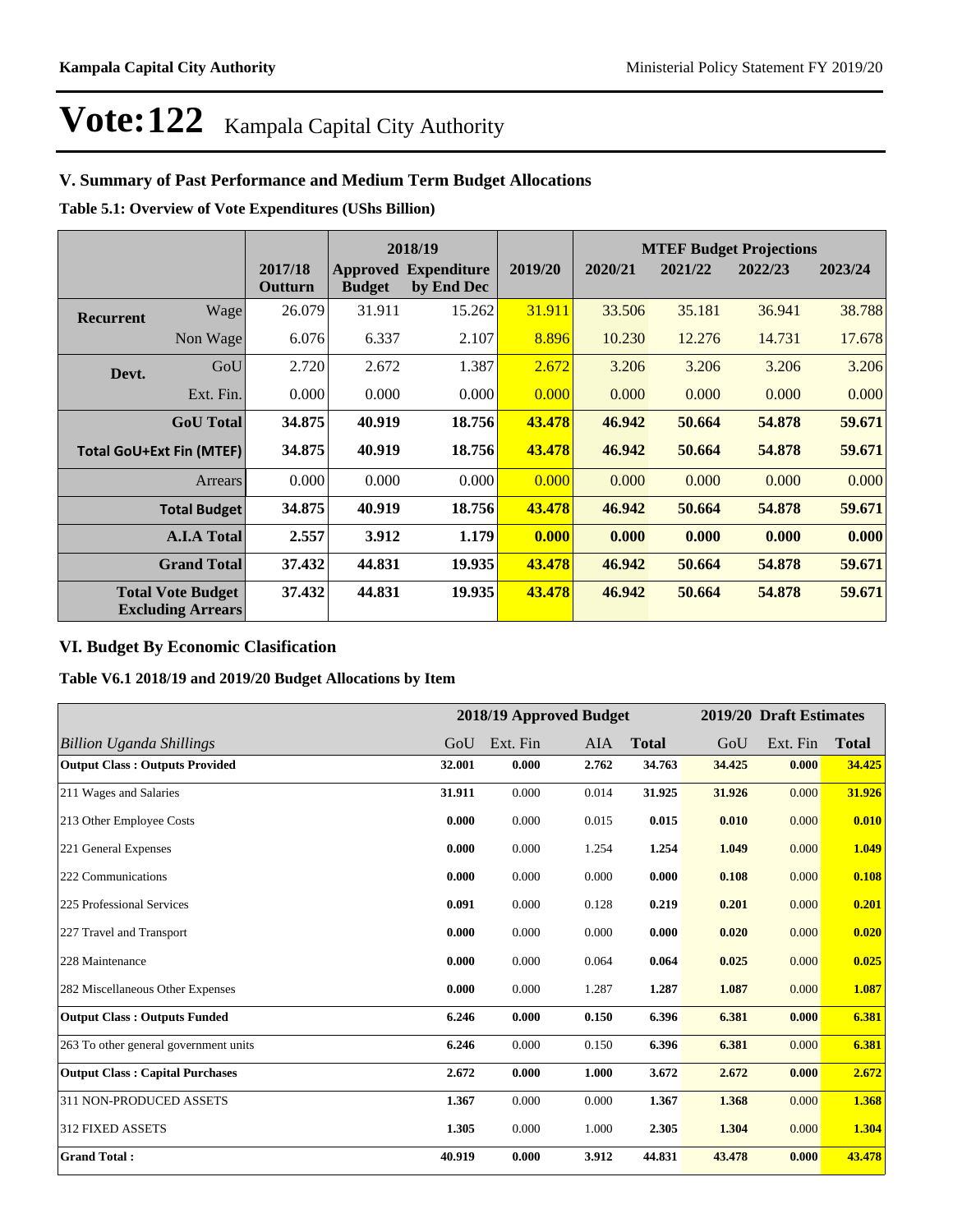| Total<br>rrears<br>. excluding<br>. | 40.919 | 0.000<br>. | 3.912 | $\Omega$<br>77.OJ 1<br>$\sim$ $\sim$ $\sim$ $\sim$ | 479<br>$+10$ | 0.000<br>. |  |
|-------------------------------------|--------|------------|-------|----------------------------------------------------|--------------|------------|--|
|                                     |        |            |       |                                                    |              |            |  |

#### **VII. Budget By Programme And Subprogramme**

#### **Table V7.1: Past Expenditure Outturns and Medium Term Projections by Programme and SubProgramme**

| <b>Billion Uganda shillings</b>  |                                     | FY 2018/19                |                                   |                                             | <b>Medium Term Projections</b> |         |         |         |
|----------------------------------|-------------------------------------|---------------------------|-----------------------------------|---------------------------------------------|--------------------------------|---------|---------|---------|
|                                  | <b>FY 2017/18</b><br><b>Outturn</b> | Approved<br><b>Budget</b> | <b>Spent By</b><br><b>End Dec</b> | 2019-20<br><b>Proposed</b><br><b>Budget</b> | 2020-21                        | 2021-22 | 2022-23 | 2023-24 |
| 08 Education and Social Services | 34.875                              | 44.831                    | 18.756                            | 43.478                                      | 46.942                         | 50.664  | 54.878  | 59.671  |
| 0115 LGMSD (former LGDP)         | 1.367                               | 1.367                     | 1.367                             | 1.368                                       | 1.902                          | 1.902   | 1.902   | 1.902   |
| 0423 Schools' Facilities Grant   | 1.353                               | 2.305                     | 0.020                             | 1.304                                       | 1.304                          | 1.304   | 1.304   | 1.304   |
| 11 Education and Social Services | 32.155                              | 41.159                    | 17.369                            | 40.806                                      | 43.736                         | 47.458  | 51.672  | 56.465  |
| <b>Total for the Vote</b>        | 34.875                              | 44.831                    | 18.756                            | 43.478                                      | 46.942                         | 50.664  | 54.878  | 59.671  |
| <b>Total Excluding Arrears</b>   | 34.875                              | 44.831                    | 18.756                            | 43.478                                      | 46.942                         | 50.664  | 54.878  | 59.671  |

#### **VIII. Programme Performance and Medium Term Plans**

#### **Table V8.1: Programme Outcome and Outcome Indicators ( Only applicable for FY 2019/20)**

| <b>Programme:</b>                               | 08 Education and Social Services                                                                                                                              |                 |                  |               |            |            |
|-------------------------------------------------|---------------------------------------------------------------------------------------------------------------------------------------------------------------|-----------------|------------------|---------------|------------|------------|
| :                                               | <b>Programme Objective</b> Fostering a learning and productive community as well as developing tourism in the City.                                           |                 |                  |               |            |            |
| <b>Responsible Officer:</b>                     | Director Education and Social Services                                                                                                                        |                 |                  |               |            |            |
|                                                 | <b>Programme Outcome:</b> we seek to increase enrollment and retention of male and female learners in ECD Primary, secondary and<br><b>BTVET</b> sub-sectors. |                 |                  |               |            |            |
|                                                 | Sector Outcomes contributed to by the Programme Outcome                                                                                                       |                 |                  |               |            |            |
|                                                 | 1. Increased enrolment for male and female at all levels                                                                                                      |                 |                  |               |            |            |
|                                                 | <b>Performance Targets</b>                                                                                                                                    |                 |                  |               |            |            |
| 2020/21<br>2019/20<br><b>Outcome Indicators</b> |                                                                                                                                                               |                 |                  |               |            | 2021/22    |
|                                                 |                                                                                                                                                               | <b>Baseline</b> | <b>Base year</b> | <b>Target</b> | Projection | Projection |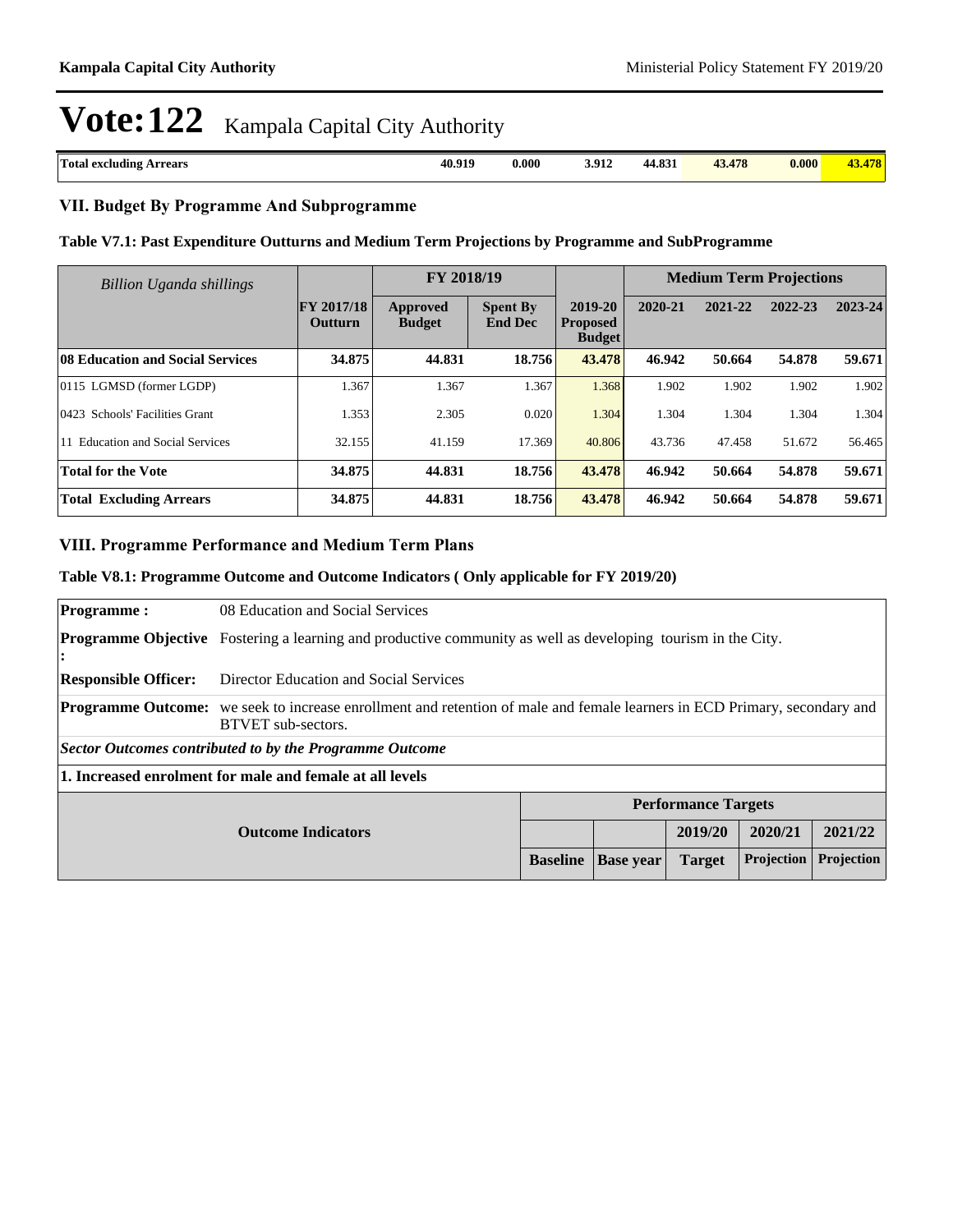| • Change in number                                                                    | 250 | 2018 | 200   | 300    | 500    |
|---------------------------------------------------------------------------------------|-----|------|-------|--------|--------|
| SubProgramme: 0115 LGMSD (former LGDP)                                                |     |      |       |        |        |
| Output: 80 Primary education infrastructure construction                              |     |      |       |        |        |
| Status of construction of classrooms in primary schools                               |     |      | 75%   | 79%    | 83%    |
| Status of construction of other school structures (teachers' houses, libraries, labs) |     |      | 75%   | 79%    | 83%    |
| Status of construction of toilet facilities in schools                                |     |      | 75%   | 79%    | 83%    |
| <b>SubProgramme: 0423 Schools' Facilities Grant</b>                                   |     |      |       |        |        |
| Output: 80 Primary education infrastructure construction                              |     |      |       |        |        |
| Status of construction of classrooms in primary schools                               |     |      | 75%   | 79%    | 86%    |
| Status of construction of other school structures (teachers' houses, libraries, labs) |     | 75%  | 79%   | 83%    |        |
| Status of construction of toilet facilities in schools                                |     |      | 75%   | 79%    | 83%    |
| Output: 81 Secondary education infrastructure construction                            |     |      |       |        |        |
| Status of construction of other school structures (teachers' houses, libraries, labs) |     |      | 75%   | 77%    | 79%    |
| Status of construction of classrooms in secondary schools                             |     |      | 75%   | 77%    | 79%    |
| <b>SubProgramme: 11 Education and Social Services</b>                                 |     |      |       |        |        |
| <b>Output: 02 School Inspection</b>                                                   |     |      |       |        |        |
| Number of primary schools inspected                                                   |     |      | 1,200 | 1,220  | 12,240 |
| Number of secondary schools inspected                                                 |     |      | 200   | 202    | 250    |
| <b>Output: 51 Primary education services</b>                                          |     |      |       |        |        |
| Number of qualified teachers retrained (Primary)                                      |     |      | 500   | 600    | 700    |
| <b>Output: 52 Secondary education services</b>                                        |     |      |       |        |        |
| Pass rate of students (Secondary)                                                     |     |      | 90%   | #Error | #Error |

### **IX. Major Capital Investments And Changes In Resource Allocation**

#### **Table 9.1: Major Capital Investment (Capital Purchases outputs over 0.5Billion)**

| <b>FY 2018/19</b>                                              | <b>FY 2019/20</b>                                    |  |  |  |  |  |
|----------------------------------------------------------------|------------------------------------------------------|--|--|--|--|--|
| <b>Appr. Budget and Planned Outputs</b>                        | <b>Proposed Budget and Planned</b><br><b>Outputs</b> |  |  |  |  |  |
| Vote 122 Kampala Capital City Authority                        |                                                      |  |  |  |  |  |
| <b>Program: 07 08 Education and Social Services</b>            |                                                      |  |  |  |  |  |
| Development Project : 0115 LGMSD (former LGDP)                 |                                                      |  |  |  |  |  |
| Output: 07 08 80 Primary education infrastructure construction |                                                      |  |  |  |  |  |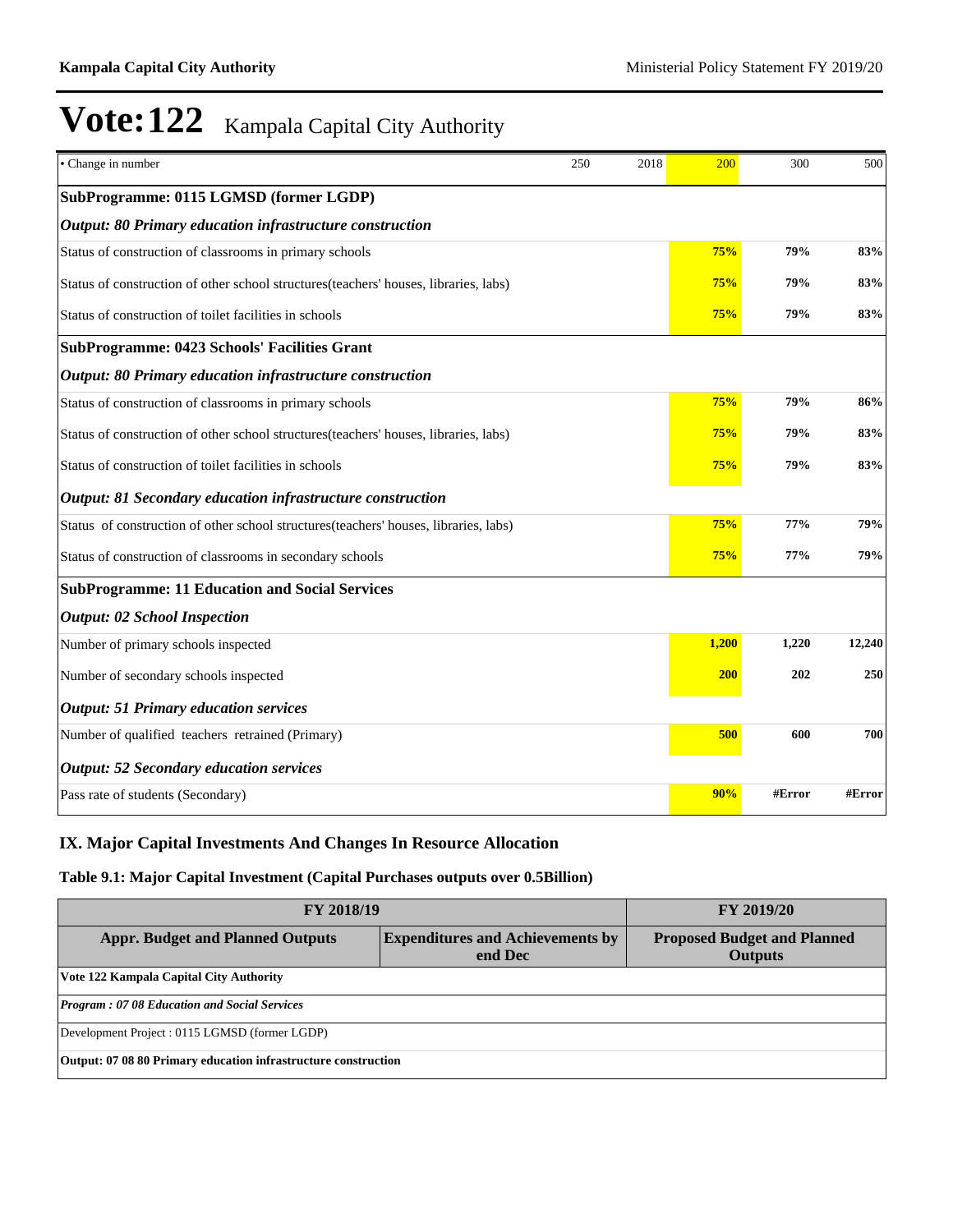| Purchase of Kalinaabiri Primary School                                                                 |                | <b>INFRASTRUCTURE.</b><br>•Coordinated visits by the Land Commission to<br>Buganda Road P/S, East Kololo P/S, Former<br>Nabagereka P/S, Kitante P/S, Ntinda P/S,<br>Kalinabiri P/S, Kololo SSS, and City High<br>School to facilitate the ongoing inquiry into<br>give away of land formerly belonging to the<br>said schools.<br>•Followed up on the construction of a hoarding<br>around the construction site adjacent to East<br>Kololo P/S<br>•Received certificates of titles from Uganda<br>Land Commission for the following schools'<br>land; Plot 37 Kyadondo Road- Nakasero P/s,<br>Plot Number 61 Bombo Road- Buganda Road<br>P/s, Plot Numbers (S): 6-14 Mengo Road-<br>Nakivubo P/s. | Part payment towards the purchase of kalinabiri<br><b>Primary School.</b> |
|--------------------------------------------------------------------------------------------------------|----------------|----------------------------------------------------------------------------------------------------------------------------------------------------------------------------------------------------------------------------------------------------------------------------------------------------------------------------------------------------------------------------------------------------------------------------------------------------------------------------------------------------------------------------------------------------------------------------------------------------------------------------------------------------------------------------------------------------|---------------------------------------------------------------------------|
| <b>Total Output Cost(Ushs Thousand)</b>                                                                | 1,367,171      | 1,367,171                                                                                                                                                                                                                                                                                                                                                                                                                                                                                                                                                                                                                                                                                          | 1,367,813                                                                 |
| Gou Dev't:                                                                                             | 1,367,171      | 1,367,171                                                                                                                                                                                                                                                                                                                                                                                                                                                                                                                                                                                                                                                                                          | 1,367,813                                                                 |
| Ext Fin:                                                                                               | $\overline{0}$ | $\theta$                                                                                                                                                                                                                                                                                                                                                                                                                                                                                                                                                                                                                                                                                           | $\overline{0}$                                                            |
| A.I.A:                                                                                                 | $\mathbf{0}$   | $\Omega$                                                                                                                                                                                                                                                                                                                                                                                                                                                                                                                                                                                                                                                                                           |                                                                           |
| Development Project : 0423 Schools' Facilities Grant                                                   |                |                                                                                                                                                                                                                                                                                                                                                                                                                                                                                                                                                                                                                                                                                                    |                                                                           |
| Output: 07 08 81 Secondary education infrastructure construction                                       |                |                                                                                                                                                                                                                                                                                                                                                                                                                                                                                                                                                                                                                                                                                                    |                                                                           |
| Phase III of the construction of a 9 classroom block and<br>kitchen at Kansanga Seed Secondary School. |                | •Completed the construction of 6 new<br>classrooms at Kansanga Seed Secondary<br>School from GOU funding                                                                                                                                                                                                                                                                                                                                                                                                                                                                                                                                                                                           | <b>Rehabilitation of Secondary Schools</b><br>Infrastructure.             |
| <b>Total Output Cost(Ushs Thousand)</b>                                                                | 850,000        | 8,530                                                                                                                                                                                                                                                                                                                                                                                                                                                                                                                                                                                                                                                                                              | 850,000                                                                   |
| Gou Dev't:                                                                                             | 850,000        | 8,530                                                                                                                                                                                                                                                                                                                                                                                                                                                                                                                                                                                                                                                                                              | 850,000                                                                   |
| Ext Fin:                                                                                               | $\mathbf{0}$   | $\Omega$                                                                                                                                                                                                                                                                                                                                                                                                                                                                                                                                                                                                                                                                                           | $\overline{0}$                                                            |
| A.I.A:                                                                                                 | $\mathbf{0}$   | $\Omega$                                                                                                                                                                                                                                                                                                                                                                                                                                                                                                                                                                                                                                                                                           | $\overline{0}$                                                            |

#### **X. Vote Challenges and Plans To Improve Performance**

#### **Vote Challenges**

Inadequate funds for:

- Payment / compensation of school land
- School infrastructure (classrooms, toilets, kitchen,etc)
- Increasing grants to schools and institutions
- Rolling out tourism development on the City.
- Development of sports facilities
- Extra-curricular activities.

#### **Plans to improve Vote Performance**

Mobilize more funds to enable financing of the challenges identified Engaging other Stakeholders especially private sector in the provision of Education and Social Services in the City.

### **XI Off Budget Support**

#### **Table 11.1 Off-Budget Support by Sub-Programme**